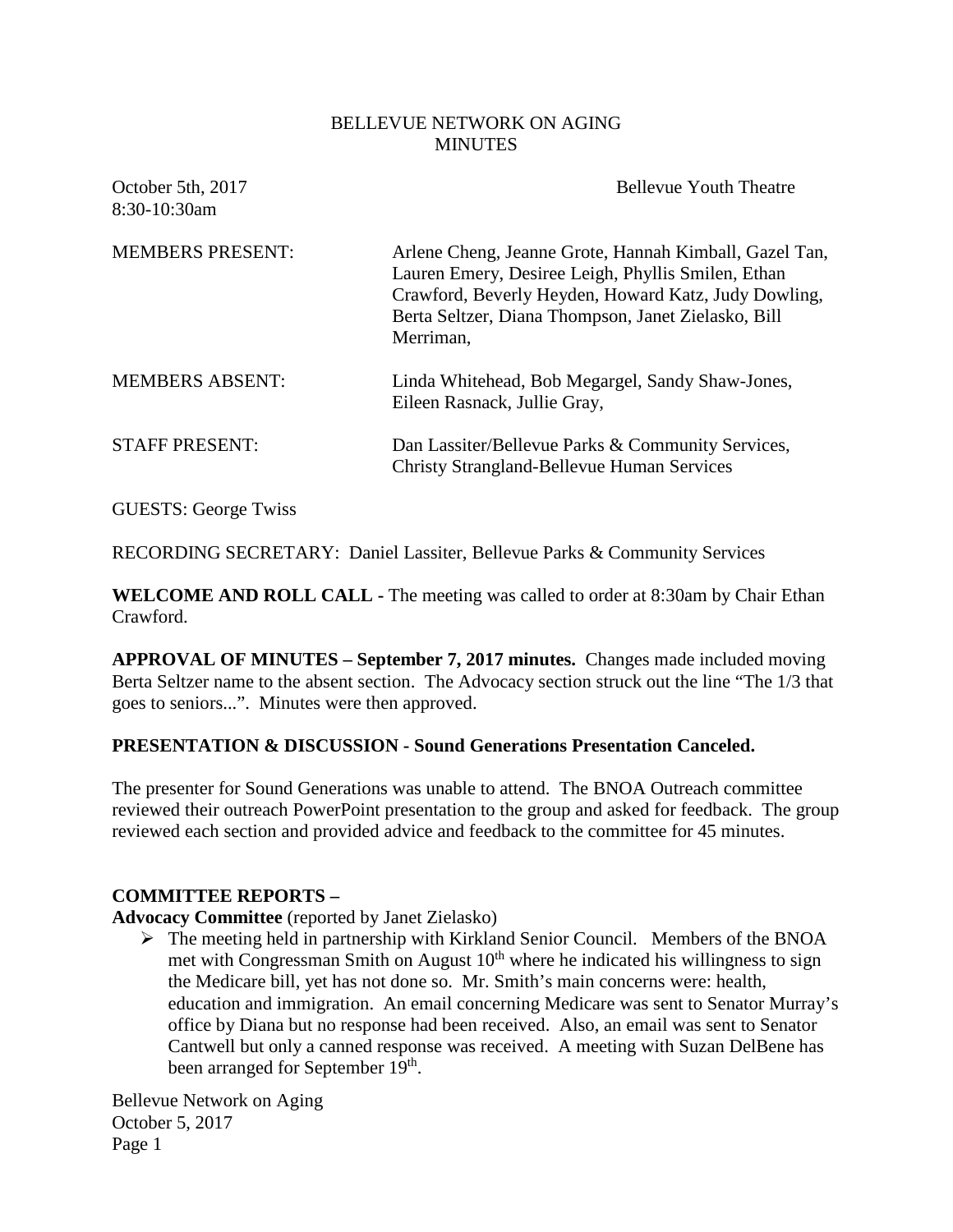- $\triangleright$  The group discussed writing a letter of support for the Veteran Levy if approved by their respective committees. A motion was made at this BNOA committee meeting to write a letter of support and submit it to the Bellevue Reporter and was seconded, but the vote was not in favor of submitting a letter from the BNOA to the newspaper.
- $\triangleright$  The BNOA continues to be interested in speaking with the Bellevue City Council, specifically Lynn Robinson, to express the need to support Medicare and Social Security funding changes. A time is being sought to speak to her with data reflecting the need for social security benefits by Bellevue residents.
- $\triangleright$  Diana announced that October 19<sup>th</sup> will be the Senior Lobby Conference in Tacoma. Tickets are \$40 and North Bellevue Community Center would register a few members if they would like to attend. Diana will be attending.
- $\triangleright$  The advocacy team discussed the need for advocates to help individuals needing post hospital care. An article was sent out to the BNOA team and will be posted on the BNOA web page exploring the need.

## **Outreach, Education Diversity Committee** (reported by Gazel Tan)

- $\triangleright$  The team continued to develop the power-point presentation in preparation for today's review by the BNOA committee. The first group that will receive this presentation is the Newport Presbyterian Church on January 14<sup>th</sup>, 2018.
- Diana has ordered a Dementia Road Map for each BNOA member, a guide for family and care partners which contains great information, and she recommends each member read the guide.
- Hannah announced that the North Bellevue Advisory Board would sponsor 250 Vials of Life if the labels have North Bellevue Community Center as sponsors on the containers instead of Bartell's. Dianna said she would check it out.

# **Transportation/Housing Committee** (reported by Judy Dowling)

- $\triangleright$  Jeffrey Davis, the Field Service Supervisor of the Redmond Loop, came to the meeting to talk about the basic service being provided. It appears the Loop is working, especially because it remains flexible on its' route and the willingness of the drivers to make the system work. The BNOA would like to invite King County Metro to come to its' monthly meeting to discuss the project in more detail.
- $\triangleright$  At this committee meeting the group continued to work on the matrix for transportation. Research is being completed to discover: what the potential market is for transportation agencies; if Bellevue already has a transportation plan for aging and disabled and who oversees that plan; if AARP has rider-in-need statistics; what Overlake Medical Center and Kaiser volunteer ride program looks like. This matrix is likely to be completed by November's monthly BNOA meeting.

Bellevue Network on Aging October 5, 2017 Page 2